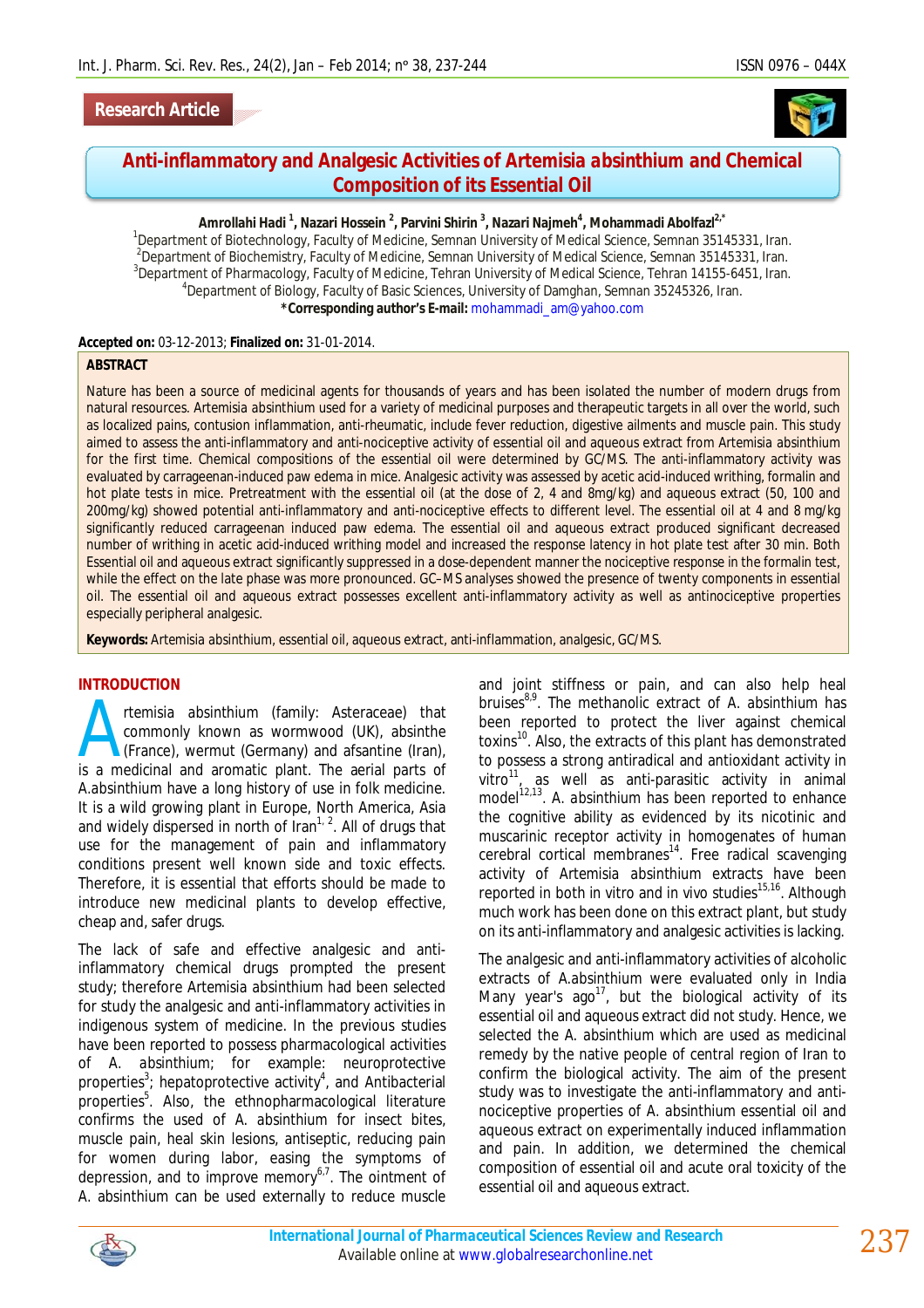#### **MATERIALS AND METHODS**

### **Plant material**

The fresh leaves of *Artemisia absintium* were collected at the flowering season in June 2011 from its wild habitat in mountainous area of Semnan City, Iran (35° 32' 40"N, 53° 23' 28"E) (Figure.1). Plant was identified and authenticated as *A. absintium* by experts in the department of herbal medicine of the University of Applied Science and Technology (UAST) Education Center of Semnan, Iran. A voucher specimen (893-4752 – M) of the plant was deposited at the herbarium of the Medicinal Plants Research of UAST.



**Figure 1:** *Artemisia absintium*

### **Extraction of the essential oil and aqueous extract**

The essential oil of *A. absintium* (EOAA) was isolated by hydrodistillation of the air-dried powdered leaves (100 g) of the plant for 3 h, using a Clevenger-type apparatus, according to the method recommended in European Pharmacopoeia<sup>18</sup>. The volatile distillate was collected over anhydrous sodium sulphate and kept in airtight containers prior in refrigerated until further analysis. The yield of the oil was 2.8% (v/w), based on dry plant weight. For preparing the aqueous extract *of A. absinthium* (AEAA), fresh green leaves were separated and cleaned, then dried in shade at room temperature and powdered mechanically. The aqueous extract was prepared by macerating 500 g of dried leaves in distilled water for 24 h and then the extract was filtered and lyophilized and the dried powders were used for experiment. The yield obtained was 9.7%. The aqueous extract was stored at 4 ◦C until used.

# **Experimental animals**

Albino mice (25–30 g) were purchased from pasture institute (Tehran, Iran). The animals were kept in standard environmental conditions  $(21^{\circ}C, 60-70^{\circ})$ humidity) with well-ventilated. The animals were housed in standard cages at a room temperature of  $23\pm1^{\circ}$ C with a

12 h light/dark cycle with free access to standard diet (standard laboratory rodent's chow) and water. Male albino mice were used for analgesic (Hot-plate, formalin and writhing) and anti-inflammatory (carrageenininduced mice hind paw edema) tests; also female and male mice were used for acute toxicity assay. The experimental procedures adopted in this study were in accordance with the United States National Institutes of Health Guidelines for Care and Use of Laboratory Animals in Biomedical Research<sup>19</sup>.

### **Drugs and chemicals**

The following drugs and reagents were used: Carrageenan, Morphine, Aspirin, and Naloxone, which were purchased from Sigma (Sigma Chemical Company, St. Louis,USA); and formaldehyde that was from Merck (Darmstadt, Germany). Acetic acid was purchased from Sinopharm Chemical Reagent Co., Ltd.

### **Chemical analysis of the essential oil**

The oil was analyzed by GC and GC/MS. GC analysis was carried out on a Perkin-Elmer 8500 gas chromatograph with a flame ionization detector (FID) detector and a fused silica capillary column DB-5MS (30 m × 0.25 mm i.d., 0.25 µm film thickness ). The oven temperature was programmed at 60°C (4 min), and then rising to 300°C at 4°C/min. Other operating conditions were as follows: Helium was used as the carrier gas at a flow rate of 1 ml/min. The injector and detector temperature were kept at 250 °C and 300 °C, respectively. Volume of injected samples was 0.5µl. The split ratio was 1:50. The MS operating parameters were as follows: ionization potential, 70 ev; ionization current, 2 A; inlet and ionization source temperatures were 320 and 300°C, respectively; resolution, 1000; scan rate was 0.34 s per scan. Identification of components in the oil was based on GC retention indices relative to *n*-alkanes and computer matching with the Wiley 275 L library as well as by comparison of the fragmentation patterns of mass spectra with those reported in the literature $^{20,21,22}$ . The relative percentage of the oil constituents was calculated from the GC peak areas.

### **Acute toxicity test**

The median lethal dose (LD50) of the essential oil and aqueous extract were evaluated in mice according to the modified method of Lorke<sup>23</sup>. The animals were handled in accordance with international principles guiding the use and handling of experimental animals<sup>19</sup>. All the animals were randomly divided into five groups; one control group and four treated groups, containing four animals per group. Groups 1 and 2 were orally administered 50 and 100 mg/kg body weight Essential oil and Groups 3 and 4 were orally administered 700 and 1400 mg/kg body weight aqueous extract. Group 5 (Control group), having saline solution (0.9%) 10 ml/kg. The mice in test groups were then allowed free access to food and water. The animals were observed for manifestation of physical signs of toxicity such as writhing, decreased motor activity,

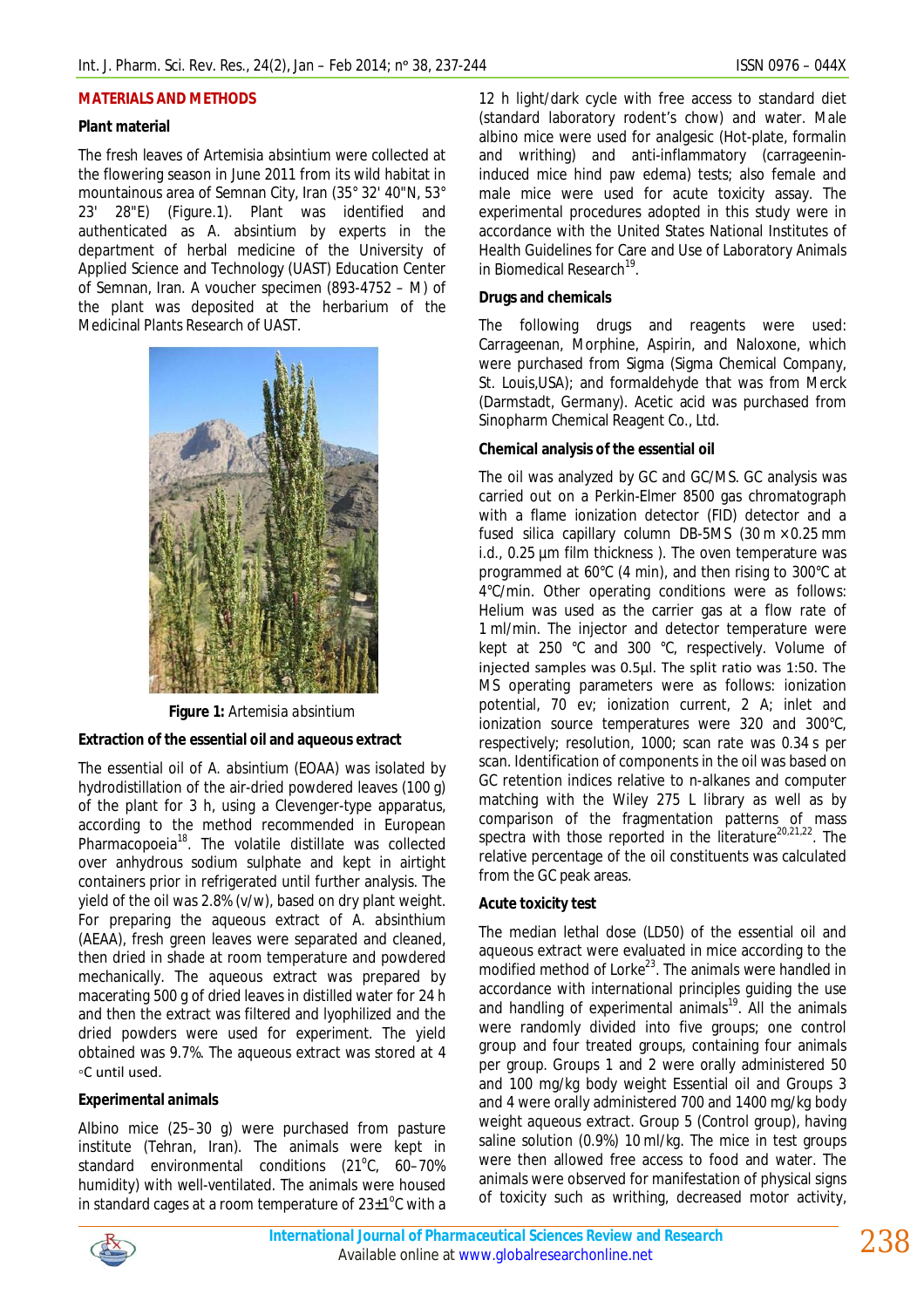decreased body/limb tone, decreased respiration and death. They were observed for 24 hours for signs of toxicity. Also, animals in the different groups were observed for 2 h post treatment for immediate signs of toxicity and the mice in test groups observed over a period of 7 days for signs of behavioral changes and toxicity signs. The number of deaths within this period of time was recorded. Log–dose response plots are constructed for the plant extract, from which the median lethal dose (LD50) of the EOAA and AEAA were determined.

### **Pharmacological studies**

# *Analgesic activity*

The central analgesic activity of the EOAA and AEAA was studied against thermal stimuli using the hot plate test, while peripheral analgesic activity of these agents was evaluated using the acetic acid-induced writhing test. Also, the formalin test performed for the study both central and peripheral analgesic effects in its first (early) and second (late) phases.

# *Acetic acid-induced writhing test*

Analgesic activity was evaluated according to the method of Koster et al. $^{24}$ , and assessed by the acetic acid abdominal constriction test in mice (writhing test). The abdomen writhing is a model of visceral pain and was produced by intraperitoneal (i.p) administration of acetic acid solution (1%, 10 mL/kg) to each mouse. Mice were divided into 8 groups (n= 6). Group 1 served as control administered with 10 ml/kg distilled water intraperitoneal, groups 2, 3 and 4 received 2, 4 and 8 mg/kg of essential oil and groups 5, 6, and 7 received 50, 100 and 200 mg/kg aqueous extract orally respectively. Group 8 served as positive control and was treated orally with 300 mg/kg Aspirin. 30 min after the administration of different agents, mice in all groups were treated with acetic acid. Five minutes after administration of acetic acid mice were placed in individual cage, and the number of writhes was counted for each mouse during 30 min. Antinociceptive activity was expressed as inhibition percent of the usual number of writhes observed in control animals. The percentages of inhibition were calculated according to the following formula:

% inhibition = ((number of writhes) control − (number of writhes) treated group) × 100/(number of writhes)control.

# **Formalin test**

The formalin test was carried out as described by Dubuisson and Dennis<sup>25</sup>. This test possesses two distinctive phases, possibly reflecting different types of pain. The formalin (20 ml of 2.5%) was injected subcutaneously into the plantar surface of the left hind paw of the mice. One hour before testing, the animal was placed in a standard cage (30×12×13 cm), that served as an observation chamber. Each animal was tested once only. Mice were divided into 8 groups (n = 6). Group 1

served as control administered and received only saline (10 mg/kg). The EOAA was given orally to groups 2, 3 and 4 (2,4 and 8 mg/kg), and groups 5, 6 and 7 received AEAA (50,100and 200 mg/kg) orally as a treatment groups, respectively. Morphine (10 mg/kg) was administered intraperitoneal (i.p) to group 8 to serve as positive control. The drugs were administered 30 min before injection of formalin. The behavioral responses to nociception including biting, licking and scratching of the injected hindpaw were noted and the time spent was recorded to 60 min. The first 5 min post formalin injection is known as the early phase (between 0 and 5 min) and the period between 15 and 60 min as the late phase.

### **Hot-plate test**

The hot plate-induced pain test was carried out on groups of adult mice using a hot plate apparatus (Electrothermal Eng. Ltd.), maintained at  $55 \pm 0.5$  °C<sup>26</sup>. The paws of mice are very sensitive to heat at temperature, which are not damaging the skin. The animals  $(n= 6)$  were placed on glass funnels in the heated surface. The time between placement of the animal on the hot-plate and the occurrence of either the licking of the hind paws, shaking or jump off from the surface was recorded as response latency. Before the experiments, all animals were tested for heat stimulation latency and the mice with baseline latencies of more than 10s were eliminated from the study 24 h later. A cut off period of 15 sec, was observed to avoid damage of the paw. All animals were observed before (0) and 30, 30, 45, 60, 90 and 120 min after all agent administration. Animals were divided into 8 groups of seven mice each; the 1st group was orally administered with oral distilled water as a control group while in the 2nd group (positive control) morphine (10 mg/kg, i.p.) was used as a reference drug. In the groups 3 to 8, animals were orally given the EOAA (2,4 and 8 mg/kg) and AEAA (50,100and 200 mg/kg), respectively.

# *Anti-inflammatory activity*

In vivo anti-inflammatory activity was evaluated on the basis of inhibition of carrageenin-induced by the injection of carrageenan (an edematogenic agent) into the subplantar region of the right hind paw of the mice according to the method described by Winter et  $al^{27}$ . Before any treatment, the average volume (three or four measurements) of the right paw of each animal was determined using a plethysmometer (Ugo Baseil no. 7140). Mice were divided into different groups of 6 animals per group. Mice in groups 1 served as control group administered with saline, and mice in group 2 (standard group) received aspirin (300 mg/kg, p.o.) as the reference drug. Groups 3 to 5 were treated with EOAA (2, 4 and 8 mg/kg), and AEAA was administered orally (2, 4 and 8 mg/kg) in groups 6 to 8 as test groups. One hour after oral administration of the various agents (EOAA, AEAA, aspirin and saline) oedema was induced by an injection of 0.1ml of carrageenan (1%, w/v in saline). The paw volumes of these mice were measured using a plethysmometer. The measures were determined at 0 h

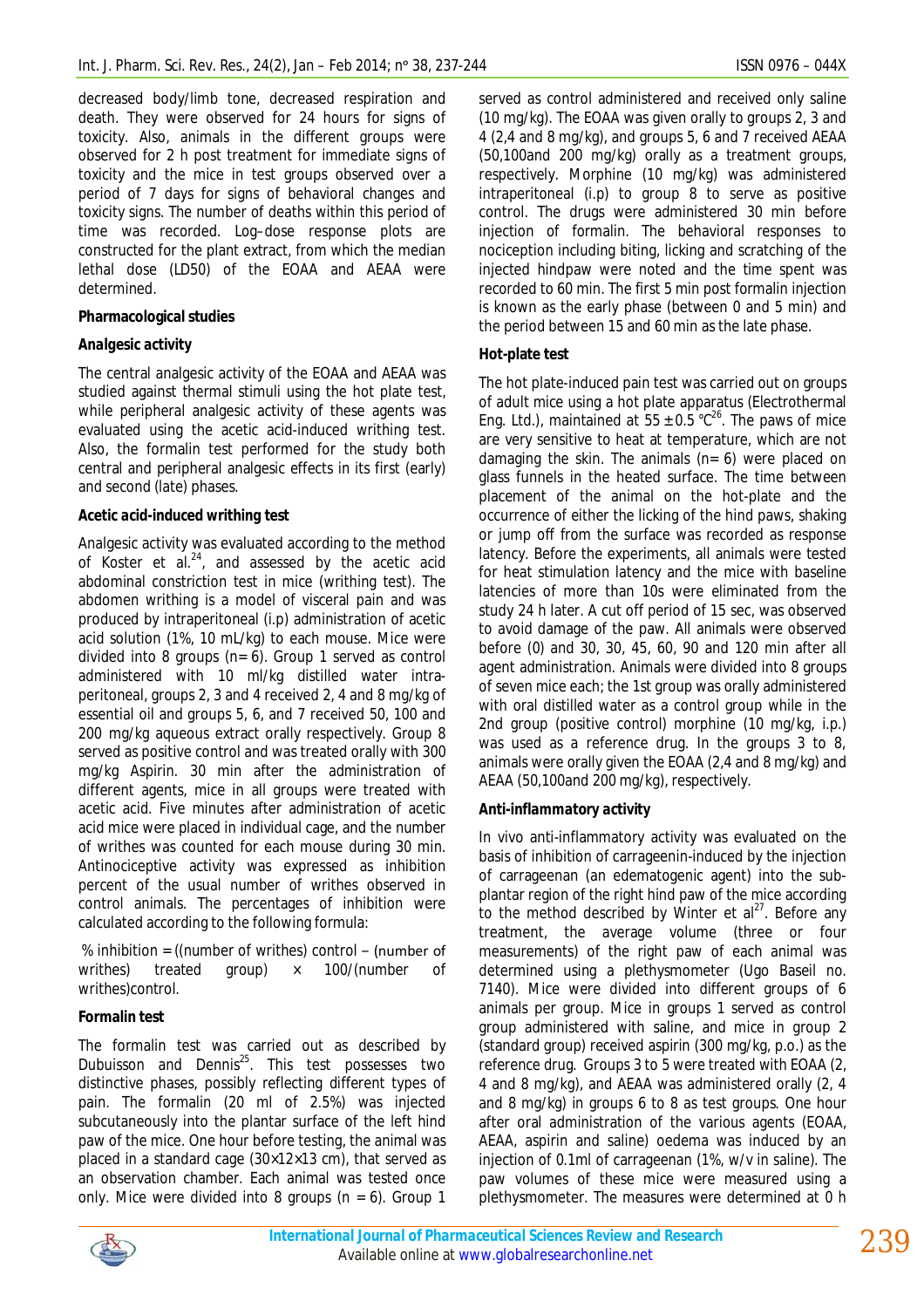(V0: before edematogenic agent injection) and 1, 2, 3, 4 and 5h intervals later (VT). The difference between VT (1, 2, 3, 4 and 5 h) and V0 was taken as the edema value. The percentages of inhibition were calculated according to the following formula:

% inhibition = ((VT −V0) control − (VT −V0) treated group) × 100 / (VT −V0) control.

### **Statistical analysis**

Results obtained were expressed as mean±SEM. The data were analyzed using one way ANOVA followed by Tukey's and Dunnett's multiple comparison tests. Results with p < 0.05 were considered statistically significant.

### **RESULTS**

### **Phytochemical screening**

The plant leaves yielded 1.1% of a pale-yellowish essential oil with a fresh pleasant odor. In the essential oil extracted from *A. absinthium* 20 compounds were identified, representing 98.02% of the total oil components detected, which are listed in Table 1 with their percentage composition and retention indices. The main constituents in the *A. absinthium* leaf essential oil were Nerolidol (49.91%), Santolina triene (15.58%), αpinene (6.99%) *trans*-β-Farnesene (4.95%).

**Table 1:** Chemical composition of *Artemisia absinthium* essential oil

| No.            | Compound                 | R <sub>l</sub> | Percentage |
|----------------|--------------------------|----------------|------------|
| 1              | Santolina triene         | 917            | 15.85      |
| $\overline{2}$ | $\alpha$ -Pinene         | 921            | 6.99       |
| 3              | 1-Butanol                | 931            | 1.86       |
| $\overline{4}$ | $2 - \beta$ -Pinene      | 980            | 0.87       |
| 5              | dl-Limonene              | 986            | 1.04       |
| 6              | 1,8-Cineole              | 995            | 0.73       |
| 7              | Santolina triene         | 1009           | 0.59       |
| 8              | trans-Photonerol         | 1012           | 4.49       |
| 9              | 4-Hexen-1-ol             | 1016           | 1.09       |
| 10             | $\alpha$ -Terpineol      | 1035           | 0.84       |
| 11             | Lyratyl acetate          | 1046           | 0.78       |
| 12             | Benzenemethanol          | 1051           | 0.61       |
| 13             | $trans-\beta$ -Farnesene | 1058           | 4.95       |
| 14             | δ-Cadinene               | 1062           | 0.53       |
| 15             | Nerolidol                | 1082           | 49.91      |
| 16             | Caryophyllene oxide      | 1098           | 0.87       |
| 17             | 1H-Benzocycloheptene     | 1159           | 0.58       |
| 18             | Eudesma-4(14)            | 1172           | 0.58       |
| 19             | En-in-dicycloether       | 1190           | 4.26       |
| 20             | <b>Benzene</b>           | 1259           | 0.60       |
|                | Total                    |                | 98.02      |

### **Analgesic tests**

The results demonstrated the significant antinociceptive activities of the EOAA and AEAA. Their antinociceptive activities were the comparable with the reference drug (Aspirin and Morphine). The EOAA has the higher antinociceptive activity in comparison with AEAA.

### **Acetic acid-induced writhing**

The peripheral analgesic effects of the essential oil and aqueous extract were evaluated by the acetic acidinduced abdominal writhing test in mice. The analgesic effect was tested for concentrations ranging from 2 to 8 mg/kg of EOAA and 50 to 200 for AEAA. The results (table 2) showed that both EOAA and AEAA caused an inhibition on the writhing response induced by acetic acid with potency comparable to the reference drug, Aspirin ( $p <$ 0.05). Doses of 4 and 8 mg/kg of the EOAA significantly (P < 0.05) inhibited the writhing response induced by acetic acid by 82.31% and 94.68% respectively, and dose of 8 mg/kg of the AEAA significantly ( $P < 0.05$ ) inhibited the writhing response by 88.41%, whereas aspirin at a dose of 300 mg/kg exhibited 81.23% inhibition. The AEAA could not exert a significant decrease of abdominal twitches at doses of 50 and 100 mg/kg. EOAA and AEAA dosedependently reduced the intensity of acetic acid-induced abdominal constriction in mice.

|  |  | Table 2: Effect of Artemisia absinthium essential oil and |  |
|--|--|-----------------------------------------------------------|--|
|  |  | aqueous extract on acetic acid-induced writhing in mice   |  |

| <b>Groups</b>  | Dose (mg/kg)  | <b>Number of</b><br>writhes | Inhibition of<br>writhing (%) |
|----------------|---------------|-----------------------------|-------------------------------|
| <b>Control</b> | -             | $37.6 + 4.17$               |                               |
|                | $\mathcal{P}$ | $22.7 \pm 2.36$             | 36.49                         |
| <b>EOAA</b>    | 4             | $5.3 \pm 3.24*$             | 82.31                         |
|                | 8             | $2.4 \pm 3.16*$             | 94.68                         |
|                | 50            | $21.3 \pm 5.26$             | 36.19                         |
| <b>AEAA</b>    | 100           | $9.8 \pm 3.07$              | 62.07                         |
|                | 200           | $5.7 \pm 1.29*$             | 88.41                         |
| <b>Aspirin</b> | 300           | $7.4 \pm 3.16*$             | 81.23                         |

EOAA: Essential oil of *Artemisia absinthium*; AEAA: Aqueous extract of *Artemisia absinthium*; Values are mean ± SEM (n = 6); \* P < 0.05; significant from control group.

### **Formalin test**

The effects of EOAA and AEAA in early and late phases of the formalin test are shown in Table 3. Early (first) and late (second) phases are corresponded to neurogenic and inflammatory pains respectively. EOAA and AEAA don't show significant activity in early phases (0-5 min) and possessed only mild inhibitory effect on licking response. However, the EOAA and AEAA in a dose-dependent manner inhibited paw licking of late phase (15–60 min) significantly (P<0.001). The standard drug, Morphine (10 mg/kg), significantly reduces the pain responses of the early and late phases with inhibitions of 91% and 95%, respectively (Table 3). The greatest effects (92% and 91% inhibition in EOAA and AEAA respectively) were produced at the highest dose (8 mg/kg in EOAA and 200 mg/kg for AEAA) in late phase that were comparable to standard drug.

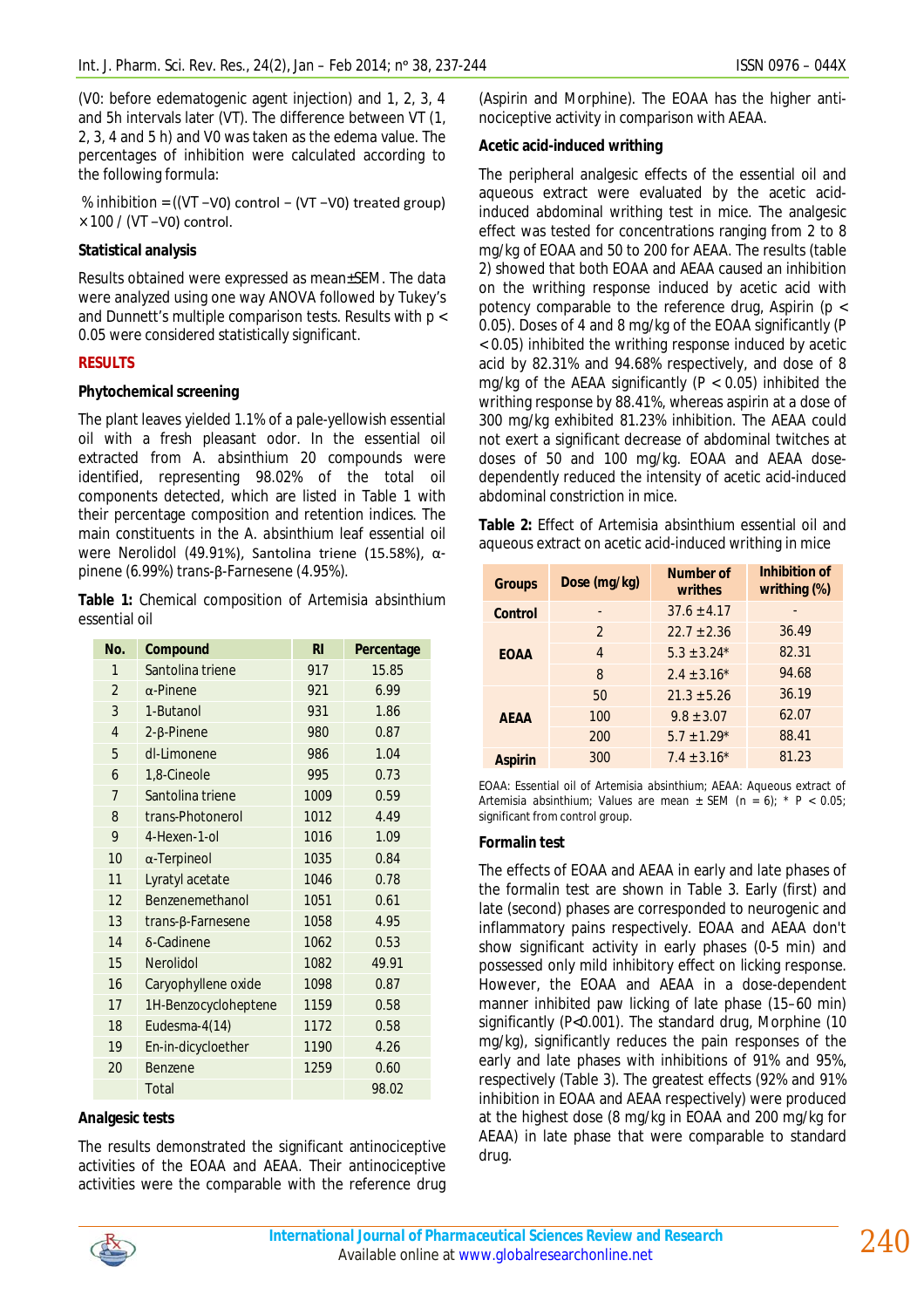**Table 3:** Effect of *Artemisia absinthium* essential oil and aqueous extract on the early phase and late phase of formalin test in mice

|                 | Dose<br>(mg/kg) | First phase (0-5 min)         |                             | <b>Second phase</b><br>$(15-60 \text{ min})$ |                             |  |
|-----------------|-----------------|-------------------------------|-----------------------------|----------------------------------------------|-----------------------------|--|
| <b>Groups</b>   |                 | <b>Paw licking</b><br>time(s) | <b>Inhibition</b><br>$(\%)$ | Paw licking<br>time(s)                       | <b>Inhibition</b><br>$(\%)$ |  |
| Control         |                 | $45.16 \pm 2.27$              |                             | $20.53 \pm 4.38$                             |                             |  |
| <b>EOAA</b>     | $\mathfrak{p}$  | $39.45 \pm 5.21$              | 16                          | 4.37 $\pm$<br>$2.36***$                      | 84                          |  |
|                 | $\overline{4}$  | $15.32 \pm 1.16**$            | 70                          | 4.56 $\pm$<br>$1.29***$                      | 87                          |  |
|                 | 8               | $6.54 \pm 2.35$ ***           | 89                          | $3.12 \pm$<br>$1.41***$                      | 92                          |  |
| <b>AEAA</b>     | 50              | $35.26 \pm 1.18$              | 19                          | $9.05 \pm$<br>$1.24***$                      | 69                          |  |
|                 | 100             | $32.41 + 2.26$                | 21                          | $6.19 \pm$<br>$2.35***$                      | 75                          |  |
|                 | 200             | $30.37 \pm 2.41$              | 23                          | $3.26 \pm$<br>$0.27***$                      | 91                          |  |
| <b>Morphine</b> | 10              | $6.25 \pm 2.67***$            | 91                          | $2.13 \pm$<br>$0.12***$                      | 95                          |  |

EOAA: Essential oil of *Artemisia absinthium*; AEAA: Aqueous extract of *Artemisia absinthium*; Values were expressed as mean ± S.E.M. (n = 6); \*\**P <* 0*.*01; \*\*\**P <* 0*.*001 compared with control group.

#### **Hot plate test**

To check for central anti-nociceptive effects of the *A. absinthium*, the hot-plate test carried out, and the results are shown in Table 4. The EOAA (2, 4 and 8 mg/kg) and AEAA (50, 100 and 200 mg/kg) significantly increased the reaction time of mice after 30 min treatment as compared to the control groups. There was a doseindependent increase in response to thermal stimulation compared with control mice. The EOAA has more potent as an anti-nociceptive agent than AEAA in most cases (Table 4). These effects were comparable to that produced by standard drug (Morphine; 10 mg/kg).The study also shows that the Morphine significantly delayed the reaction time of test.

#### **Carrageenan-induced oedema test**

The anti-inflammatory effects of the EOAA and AEAA on carrageenan-induced paw edema and percentages of inhibition in mice are shown in Table 5.

| Table 4. LITECT OF ALTERITISTA ADSILITINGLY ESSERVED OF ALTU AQUEOUS EXTRACT OFFAMOUSIC ACTIVITY IN HOL-PIATE TEST |                |                          |                    |                    |                    |                    |                               |  |  |  |
|--------------------------------------------------------------------------------------------------------------------|----------------|--------------------------|--------------------|--------------------|--------------------|--------------------|-------------------------------|--|--|--|
| <b>Groups</b>                                                                                                      | <b>Dose</b>    | <b>Reaction time (s)</b> |                    |                    |                    |                    |                               |  |  |  |
|                                                                                                                    | (mg/kg)        | $0 \text{ min}$          | $15$ min           | $30$ min           | $45$ min           | <b>60 min</b>      | <b>90 min</b>                 |  |  |  |
| <b>Control</b>                                                                                                     | $\blacksquare$ | $8.12 \pm 1.23$          | $6.05 \pm 0.21$    | $7.36 \pm 1.42$    | $8.05 \pm 0.19$    | $8.25 \pm 0.16$    | $7.31 \pm 0.13$               |  |  |  |
| <b>EOAA</b>                                                                                                        | $\overline{2}$ | $6.32 \pm 0.24$          | $6.04 \pm 0.16$    | $11.20 \pm 1.13$ * | $7.14 \pm 0.16$    | $11.02 \pm 1.27$ * | $6.23 \pm 0.25$               |  |  |  |
|                                                                                                                    | $\overline{4}$ | $7.40 \pm 0.54$          | $13.12 \pm 1.10^*$ | $8.28 \pm 0.14$    | $12.04 \pm 1.53$ * | $16.14 \pm 1.34*$  | $27.35 \pm 3.17$ *            |  |  |  |
|                                                                                                                    | 8              | $6.10 \pm 0.45$          | $10.28 \pm 0.15^*$ | $9.05 \pm 0.16$    | $26.54 \pm 2.41$ * | $9.06 \pm 1.17$    | $12.26 \pm 1.19*$             |  |  |  |
|                                                                                                                    | 50             | $6.15 \pm 0.29$          | $5.23 \pm 0.19$    | $8.05 \pm 1.14$    | $8.12 \pm 0.17$    | $9.24 \pm 0.16$    | $8.06 \pm 0.31$               |  |  |  |
| <b>AEAA</b>                                                                                                        | 100            | $6.13 \pm 0.15$          | $6.48 \pm 0.03$    | $8.07 \pm 1.02$    | $9.16 \pm 1.18$    | $12.10 \pm 1.23*$  | $12.15 \pm 1.36*$             |  |  |  |
|                                                                                                                    | 200            | $8.06 \pm 0.29$          | $11.02 \pm 0.31$ * | $9.36 \pm 1.04$    | $17.09 \pm 1.15$ * | $9.06 \pm 0.23$    | $10.14 \pm 0.27$              |  |  |  |
| <b>Morphine</b>                                                                                                    | 10             | $6.3 \pm 2.17$           | $7.14 \pm 0.42$    | $8.19 \pm 1.06$    | $9.12 \pm 1.24$    | $14.25 \pm 1.53$ * | $19.37 \pm 2.61$ <sup>*</sup> |  |  |  |

# **Table 4:** Effect of *Artemisia absinthium* essential oil and aqueous extract on analgesic activity in hot-plate test

EOAA: Essential oil of *Artemisia absinthium*; AEAA: Aqueous extract of *Artemisia absinthium*; Values are expressed as mean ± SEM (n = 6); \**P <* 0*.*05 compared to corresponding control.

|        |  |  |  |  | Table 5: Influence of Artemisia absinthium essential oil and aqueous extract on carrageenan-induced mice hind paws |  |  |
|--------|--|--|--|--|--------------------------------------------------------------------------------------------------------------------|--|--|
| oedema |  |  |  |  |                                                                                                                    |  |  |

| <b>Groups</b> | <b>Dose</b>              | Inflammation $(\%)$ ± SEM             |                                       |                                       |                                       |                                       |  |  |  |
|---------------|--------------------------|---------------------------------------|---------------------------------------|---------------------------------------|---------------------------------------|---------------------------------------|--|--|--|
|               | (mg/kg)                  | 1 <sub>h</sub><br>2 <sub>h</sub>      |                                       | 3 <sub>h</sub>                        | 4 <sub>h</sub>                        | 5h                                    |  |  |  |
| Control       | $\overline{\phantom{a}}$ | $37.24 \pm 03.16$                     | $47.03 \pm 1.25$                      | $48.29 \pm 1.07$                      | $42.15 \pm 0.13$                      | $37.31 \pm 1.16$                      |  |  |  |
| <b>EOAA</b>   | 2                        | $30.45 \pm 1.24$ <sup>c</sup> (17.72) | $38.26 \pm 1.72$ <sup>c</sup> (16.87) | $43.31 \pm 1.06^{b}$ (13.74)          | $24.42 \pm 1.12^{\text{a}} (46.52)$   | $21.32 \pm 1.09^{\text{ a}} (48.51)$  |  |  |  |
|               | $\overline{4}$           | $28.19 \pm 1.82^{\mathrm{b}}$ (24.76) | $36.29 \pm 1.87^{\mathrm{b}}(21.58)$  | $30.76 \pm 1.09^{\text{ a}} (39.24)$  | $22.18 \pm 1.25$ <sup>a</sup> (52.21) | $18.29 \pm 1.06^{\text{ a}} (55.37)$  |  |  |  |
|               | 8                        | $21.36 \pm 1.17^{\text{ a}} (44.28)$  | $29.53 \pm 1.07^{\text{ a}} (36.54)$  | $27.19 \pm 1.18^{\text{a}} (46.82)$   | $20.85 \pm 1.02$ <sup>a</sup> (55.27) | $19.16 \pm 0.12$ <sup>a</sup> (53.72) |  |  |  |
| <b>AEAA</b>   | 50                       | $33.06 \pm 1.18$ <sup>c</sup> (12.54) | $42.33 \pm 0.21$ (10.19)              | $42.12 \pm 1.36$ <sup>c</sup> (13.15) | $36.07 \pm 1.09$ $(15.22)$            | $31.16 \pm 1.34$ <sup>c</sup> (19.65) |  |  |  |
|               | 100                      | $32.27 \pm 0.17$ <sup>c</sup> (14.28) | $40.25 \pm 0.26$ (11.34)              | $40.56 \pm 1.25$ <sup>c</sup> (13.78) | $35.42 \pm 1.46^{\circ}$ (17.41)      | $30.09 \pm 1.24^{\mathrm{b}} (20.18)$ |  |  |  |
|               | 200                      | $30.24 \pm 1.28$ <sup>c</sup> (17.26) | $37.42 \pm 1.05$ <sup>c</sup> (18.35) | $38.54 \pm 1.20$ <sup>c</sup> (15.32) | $34.06 \pm 1.25^{b}$ (19.06)          | $28.47 \pm 1.29$ <sup>c</sup> (21.62) |  |  |  |
| Aspirin       | 300                      | $21.4 \pm 1.14^{\text{a}} (42.36)$    | $29.12 \pm 1.09^{\text{ a}} (36.02)$  | $33.64 \pm 1.16^{\text{ a}} (33.12)$  | $25.18 \pm 1.06^{\text{ a}} (45.23)$  | $20.15 \pm 1.08^a$ (50.64)            |  |  |  |

The anti-inflammatory effects (%A) of the essential oil and aqueous extract on carrageenan induced inflammation are indicted in parenthesis. I: Inhibition; Each value represents the mean±SEM (n = 6); EOAA: Essential oil of *Artemisia absinthium*; AEAA: Aqueous extract of *Artemisia absinthium;* <sup>a</sup>  $p < 0.001$ , statistically significant relative to control;  $b$  p < 0.01, statistically significant relative to control;  $c$  p < 0.05, statistically significant relative to control.

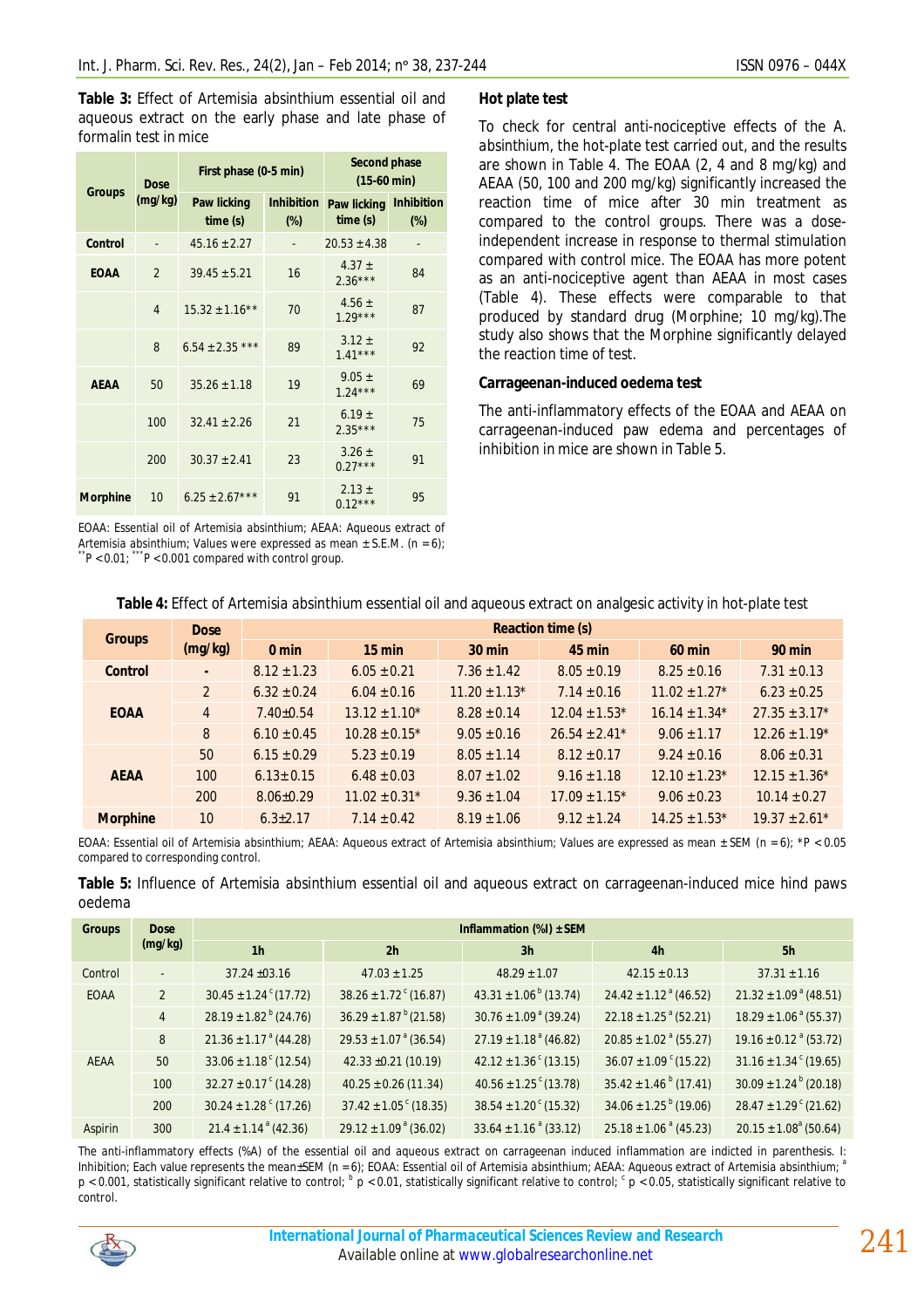The EOAA and AEAA exhibited varying degrees of antiinflammatory activity. The EOAA has the high potential of anti-inflammatory at all doses and significantly reduced carrageenan induced paw edema in mice  $(p < 0.001)$ , but the AEAA has the moderate activity.

The maximum volume of paw edema  $(48.29 \pm 1.07 \text{ ml})$  in mice increased progressively and reached its maximum after 3h of carrageenan injection in control group. The highest anti-inflammatory activities were observed after 4 and 5 h for EOAA (55.27% and 55.37% respectively) of carrageenan injection, and 5 h after injection for AEAA (21.62%) (Table 5). The EOAA, in high dose (8 mg/kg) had a considerable anti-inflammatory effect in all time of test and this effect was maintained for 5h post injection of carrageenan. The highest inhibition of edema for Aspirin (300 mg/kg) produced 5h after injection of carrageenan. The anti-inflammatory effect of 4 and 8 mg/kg of EOAA were comparable to the standard drug (aspirin) (Table 5).

# **DISCUSSION**

This is the first study evaluating the in vivo acute toxicity, antinociceptive and anti-inflammatory activities of the essential oil and aqueous extract of *Artemisia absinthium*. In order to investigate for possible central antinociceptive activity of the herb, the hot-plate test was performed, because it had several advantages, particularly the sensitivity to strong analgesics and limited tissue damage. In relation to mechanism of drugs in hot plate, the previous studies were speculated that it may be linked to processes involved in the prevention of sensitization of the nociceptor, and/or inhibition of central pain receptors $24.28$ . Also, this test indicates narcotic involvement $^{29}$ , with opioid receptors. Using the hot plate thermal stimulation indicates that EOAA and AEAA have central anti-nociceptive (thermal reaction time prolongation) effects against this model. The EOAA was the most potent central anti-nociceptive and increased the pain threshold to hot-plate in mice, while AEAA demonstrated the moderate central antinociceptive activity compared with control group. The results from hot plate test indicated that EOAA significantly increased the latency of jumping response when treated at 4 and 8 mg/kg. In this analgesic testing model, the standard drug (Morphine, 10 mg/kg) prolonged the reaction time of the animals. Taken together, the data presented demonstrate that the EOAA and AEAA induce variable degrees of central analgesic effects. These results can provide useful information for using from *A. absinthium* as a source of analgesic drugs. The acetic acid-induced abdominal constriction method is the animal model typically used to evaluation peripheral activity of agents $30,31$ . Acetic acid itself may cause pain; at the same time, it can also stimulate the tissue to produce several mediators such as histamine, serotonin, ytokines, and eicosanoids with an increase in peritoneal fluid levels of these mediators<sup>32,33</sup>. Therefore, antinociceptive activity of drugs may be related to the reduction in the liberation of those inflammatory mediators or cyclo-oxygenases and/or lipoxygenases, and or by direct blockage of

receptors resulting in peripheral anti-nociceptive effects<sup>23,34</sup>. This method has been associated with prostanoids in general, e.g. increased levels of PGE2 and PGF2α in peritoneal fluids as well as lipooxygenase products<sup>35</sup>. Prostaglandins induce abdominal constriction by activating and sensitizing the peripheral chemosensitive nociceptors $36$ , which are mostly responsible for causing inflammatory pain<sup>37</sup>. In treatment groups, that administered EOAA (2, 4 and 8 mg/kg) and AEAA (2, 4 and 8 mg/kg), there was a dose-dependent decrease the abdominal constriction response compared with control mice. This observation indicates that the EOAA and AEAA had significant peripheral analgesic properties. Aspirin (300 mg/kg), used as a positive control, also inhibited the writhing response. The formalin test has two specific phases, possibly reflecting different types of pain. This test is capable of discerning between nurogenic pain (early phase, acute, non-inflammatory and CNS modulated) and inflammatory (chronic and peripheral pain)<sup>38,39</sup>. The early phase reflects to be due to direct effect of formalin on nociceptors, whereas the second phase is dependent of peripheral inflammation $40,41$ . The formalin test also determined the herb's potential on chronic inflammation compared to other test such as acetic acid, hotplate and tail immersion, which are indicative of acute pain $42$ . Substance P and bradykinin participate in the neurogenic phase, and this pain is caused by direct chemical stimulation of nociceptive afferent fibers (predominantly C fibers) which can be suppressed by opiate like morphine<sup>43</sup>. The inflammatory pain (second phase) is caused by the release of inflammatory mediators like nitric oxide, histamine, prostaglandins, bradykinin, serotonin in the peripheral tissues $36,44$ , and from functional changes in the spinal dorsal horn<sup>45</sup>. The formalin test normally determined the site and mechanism of action of the agents $38$ . This test showed that the both EOAA and AEAA had significant peripheral analgesic activity (inhibition of inflammatory pain) rather than central analgesic effect that was moderate (inhibition of non-inflammatory pain). Results indicated the little difference between analgesic activities at all doses of EOAA and AEAA to morphine (10 mg/kg) as standard drug in second phase. In this study, *A. absinthium* was investigated for potential of antiinflammatory to the carrageenan induced paw edema; and for analgesic activity using the acetic acid-induced writhing, formalin, and hot plate tests. The carrageenan induced mice paw edema selected for searching of antiinflammatory activity of *A. absinthium*. Inflammation induced by carrageenan is an acute and highly reproducible inflammatory model. Carrageenin paw edema is a test used largely to study anti-inflammatory drugs both steroidal and non-steroidal since it involves several mediators<sup>46</sup>. This suitable test also has frequently been used to access the anti-edematous effect of natural products<sup>47</sup>. The carrageenin-induced inflammatory process in the mice involves two phases (biphasic event) through sequential release of several mediators. The early phase (1-2 hours ) hyperemia being due to the release of

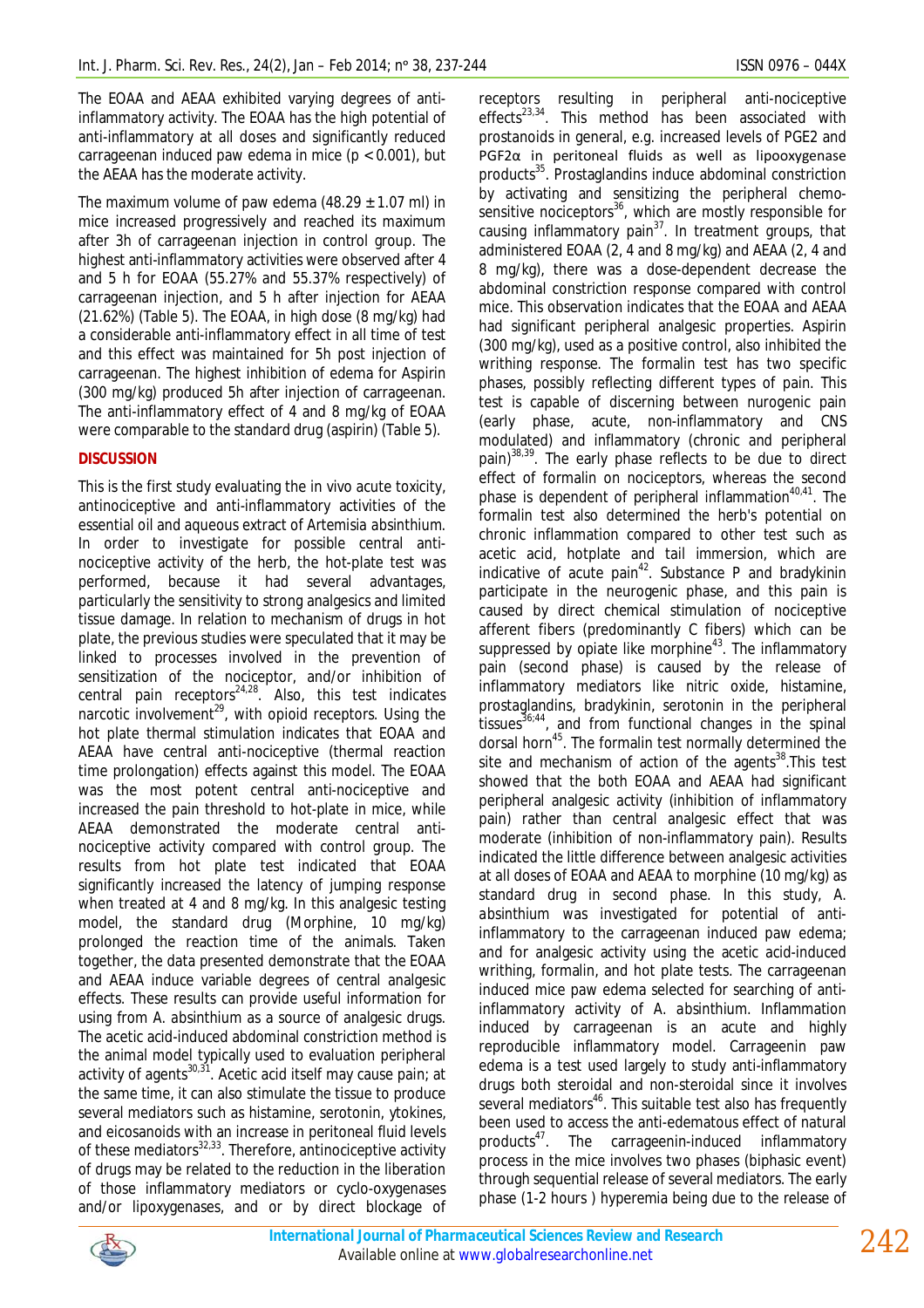histamine and serotonin and increased synthesis of prostaglandins in the damaged paw tissues; and the delayed edema is sustained by prostaglandin release and is also mediated by bradykinin, leukotrienes, polymorphonuclear cells, and prostaglandins produced by tissue macrophages<sup>48</sup>. The EOAA exhibit significant antiinflammatory activity against carrageenan, and the AEAA has moderate activity compared with the control group. A marked inhibition of edema formation was observed at the third, fourth and fifth hour with all doses of EOAA in a dose-dependent manner. The dose of 8 mg/kg of the EOAA showed an inhibitory at all test times. This antiinflammatory response was also significant in mice pretreated with Aspirin. These results suggest that the mechanism of anti-inflammatory activity of EOAA may be associated with synthesis or release of inflammatory mediators such as the histamine, serotonin, bradykinins and prostaglandins. But, all doses of AEAA showed a gentle decrease in the percentage of paw edema in all time after injection. Toxicological studies showed that EOAA and AEAA are safe at the effective doses, since the test of acute toxicity showed that the EOAA and AEAA produced toxic activity only at high doses (100mg/kg in EOAA and 1400 mg/kg for AEAA). In other words, it is important attention to that the toxic doses are much higher than effective anti-inflammatory and analgesic doses in mice (4 and 8 mg/kg). This finding suggests that the EOAA and AEAA are safe in mice. More than 65% of the essential oil components of *A. absinthium* were due to a Nerolidol and Santolina triene. In the previous study, the chemical composition of *A. absinthium* oil from Turkey, were investigated. Comparing our results with it study shows that the main components are different to our study; trans-Sabinyl acetate (24.6%), Myrcene (10.8%), trans-Thujone (10.1%) and Linalool (4.6%) were main constituent in their research<sup>49</sup>. The essential oil was composed mainly of monoterpenes and sesqui-terpenes, of which Nerolidol (49.91%), Santolina triene (15.58%) made up 65.49% of the essential oil. The other identified components made up 32.61% of the essential oil (Table 1).

# **CONCLUSION**

In conclusion, this study has shown that the essential oil and aqueous extract of *A. absinthium* possess significant anti-inflammatory and antinociceptive effects in laboratory animals at the doses investigated. The results suggested that the EOAA and AEAA have the CNSmodulated effect in pain inhibition, based on three different *in vivo* models. Their peripheral analgesic activity was significant and they have been also repeatedly confirmed by two *in vivo* models. The essential oil showed the more analgesic and anti-inflammatory activity than aqueous extract. The anti-inflammatory effect of aqueous extract may be due to its flavonoids. The results support a rational basis for the traditional use of *A. absinthium* in some painful and inflammatory conditions. The further studies are required to clarify the complete pharmacological profile and mechanism of

analgesic and anti-inflammatory activity of *A. absinthium*. Also further phytochemical and biological tests are suggested to determine the active chemical constituent(s) responsible for these activities.

### **REFERENCES**

- 1. Zargari A. Medicinal Plants. Tehran University Publications, Tehran, 1996.
- 2. Wright CW. Artemisia. Taylor and Francis Inc, New York, 2002.
- 3. Bora KS. Sharma A. Neuroprotective effect of Artemisia absinthium L. on focal ischemia and reperfusion-induced cerebral injury. Journal of Ethnopharmacology,129, 2010, 403-9.
- 4. Nurmuhammat A, Halmurat U, Biljana B. In vivo hepatoprotective activity of the aqueous extract of Artemisia absinthium L. against chemically and immunologically induced liver injuries in mice. Journal of Ethnopharmacology, 131, 2010, 478–484.
- 5. Alan AD, Calzada F, Cervantes JA, Torres J, Ceballos GM. Antibacterial properties of some plants used in Mexican traditional medicine for the treatment of gastrointestinal disorders. Journal of Ethnopharmacology, 100, 2005, 153– 157.
- 6. Koul MK. Medicinal Plants of Kashmir and Ladakh, Temperate and Cold Arid Himalaya. New Delhi, Tagore Garden, 1997.
- 7. Guarrera PM. Traditional phytotherapy in central Italy. Fitoterapia, 76, 2005, 1–25.
- 8. Hoffmann D. Medical herbalism: the science and practice of herbal medicine. Healing arts press, 2003, 246-253.
- Scott TL, Buhner SH. Invasive Plant Medicine: The Ecological Benefits and Healing Abilities of Invasive. Healing arts press, 2010.
- 10. Gilani AH,Janbaz KH. Preventiveandcurativeeffectsof Artemisia absinthium on acetaminophenandCCl4-induced hepatotoxicity. Generel pharmacology, 26, 1995, 309–315.
- 11. Canadanovic-Brunet JM, Djilas SM, Cetkovic GS, Tumbas VT. Free-radical scavenging activity of wormwood (Artemisia absinthium L) extracts. Journal of the Science of Food and Agriculture, 85, 2005, 265–272.
- 12. Tariq KA, Chishti MZ, Ahmad F, Shawl AS. Anthelmintic activity of extracts of Artemisia absinthium against ovine nematodes. Veterinary Parasitology, 160, 2009, 83-8.
- 13. Caner A, Doskaya M, Degirmenci A, Can H, Baykan S, Uner A. Comparison of the effects of Artemisia vulgaris and Artemisia absinthium growing in western Anatolia against trichinellosis (Trichinella spiralis) inrats. Experimental Parasitology, 119, 2008, 173–179.
- 14. Wake G, Pickering A, Lewis R, Wilkins R, Perry E. CNS acetylcholine receptor activity in European medicinal plants traditionally used to improve failing memory. Journal of Ethnopharmacology, 69, 2000, 105–114.
- 15. Astghik RS. Studies of the dose-dependent antioxidant activity of Artemisia absinthium extracts using in vivo model. Turkish Journal of Biochemistry, 28, 2003, 62–224.
- 16. Jasna M, Canadanovic B, Sonja MD, Gordana SC, Vesna TT. Free radical scavenging activity of wormwood (Artemisia absinthium) extracts. Journal of the Science of Food and Agriculture, 85, 2004, 265–272.
- 17. Ahmad F, Khan RA, Rasheed S. Study of analgesic and anti inflammatory activity from plant extracts of Lactuca